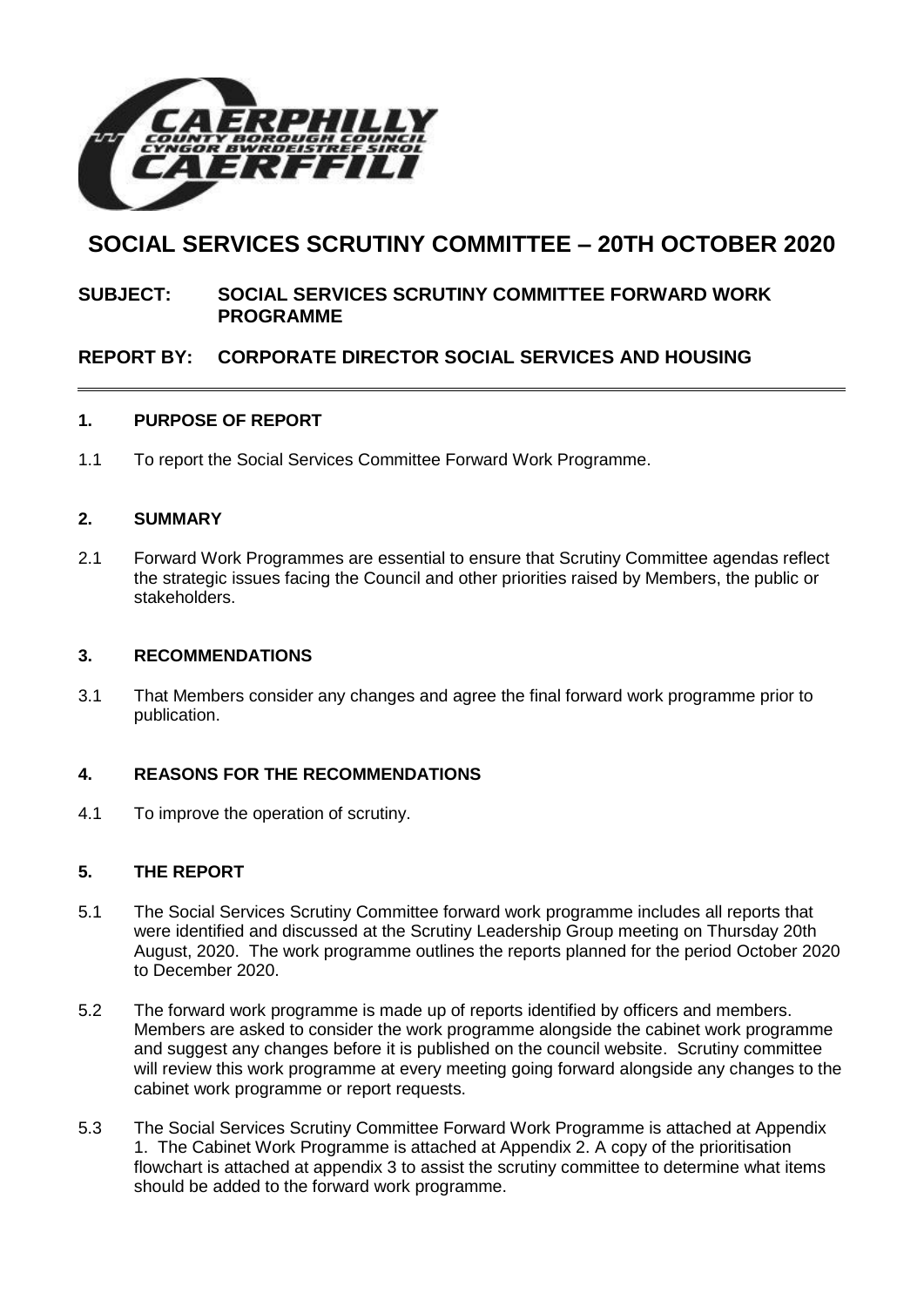#### 5.4 **Conclusion**

The work programme is for consideration and amendment by the scrutiny committee prior to publication on the council website.

## **6. ASSUMPTIONS**

6.1 No assumptions are necessary.

## **7. LINKS TO RELEVANT COUNCIL POLICIES**

7.1 The operation of scrutiny is required by the Local Government Act 2000. The Local Government (Wales) Measure 2011 and subsequent Statutory Guidance include requirements to publicise the work of scrutiny committees. The operation of scrutiny committee forward work programmes was agreed following decisions by Council in October 2013 and October 2015.

## 7.2 **Corporate Plan 2018-2023.**

Scrutiny Committee forward work programmes contributes towards and impacts upon the Corporate Well-being Objectives by ensuring that the Executive is held to account for its Corporate Objectives, which are:

Objective 1 - Improve education opportunities for all

Objective 2 - Enabling employment

Objective 3 - Address the availability, condition and sustainability of homes throughout the county borough and provide advice, assistance or support to help improve people's well-being

Objective 4 - Promote a modern, integrated and sustainable transport system that increases opportunity, promotes prosperity and minimises the adverse impacts on the environment

Objective 5 - Creating a county borough that supports a healthy lifestyle in accordance with the sustainable Development Principle within the Wellbeing of Future Generations (Wales) Act 2015

Objective 6 - Support citizens to remain independent and improve their well-being

## **8. WELL-BEING OF FUTURE GENERATIONS**

- 8.1 The Forward Work Programmes contribute to the following Well-being Goals within the Wellbeing of Future Generations Act (Wales) 2016 by ensuring there is an effective scrutiny function and that council policies are scrutinised against the following goals:
	- A prosperous Wales
	- A resilient Wales
	- A healthier Wales
	- A more equal Wales
	- A Wales of cohesive communities
	- A Wales of vibrant culture and thriving Welsh Language
	- A globally responsible Wales